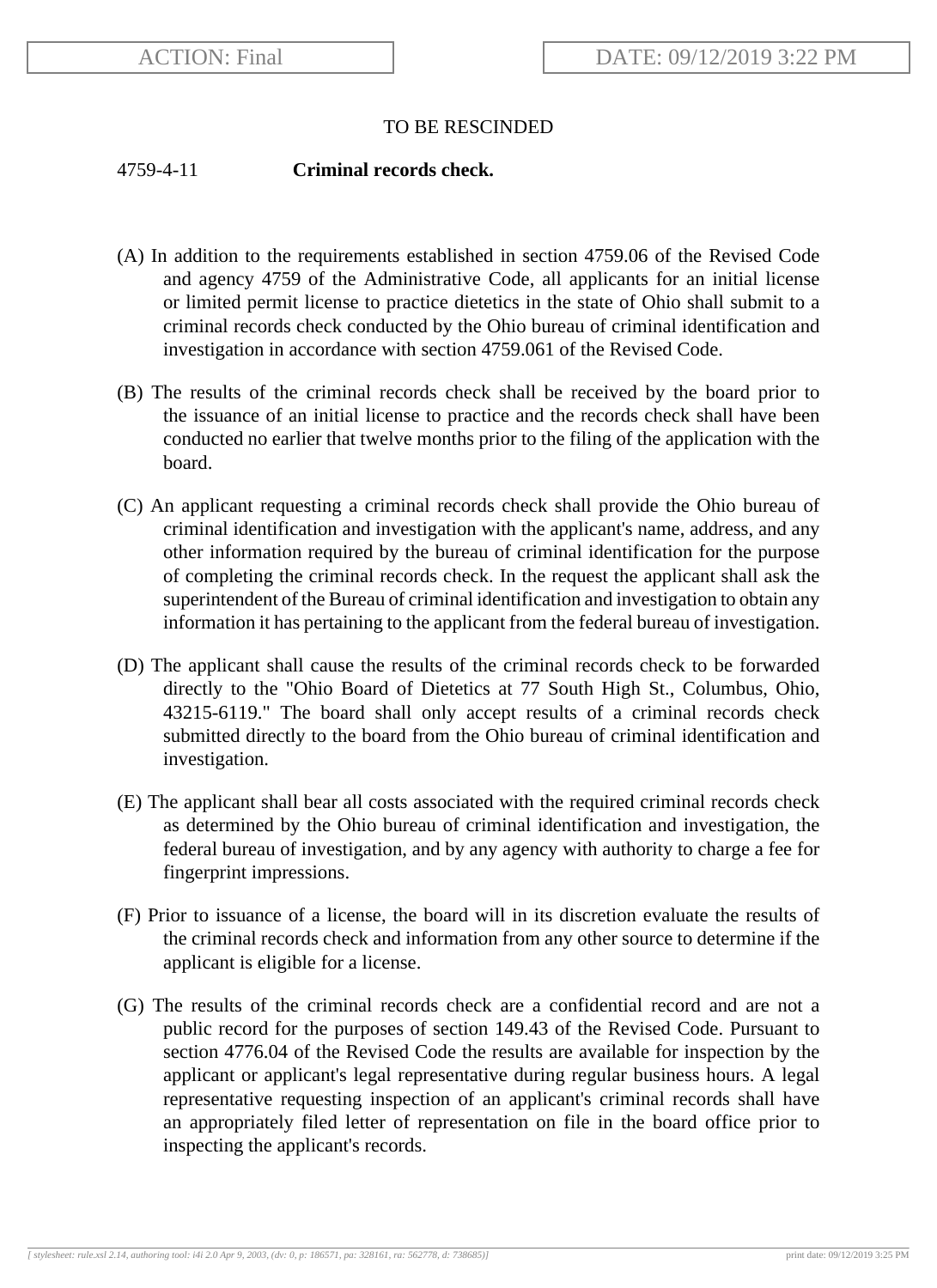## 4759-4-11 TO BE RESCINDED 2

(H) Background check reports will be retained in the board office for one year from the date of it's receipt or final action is taken upon the applicant's license, or until such time as the report is no longer of administrative value.